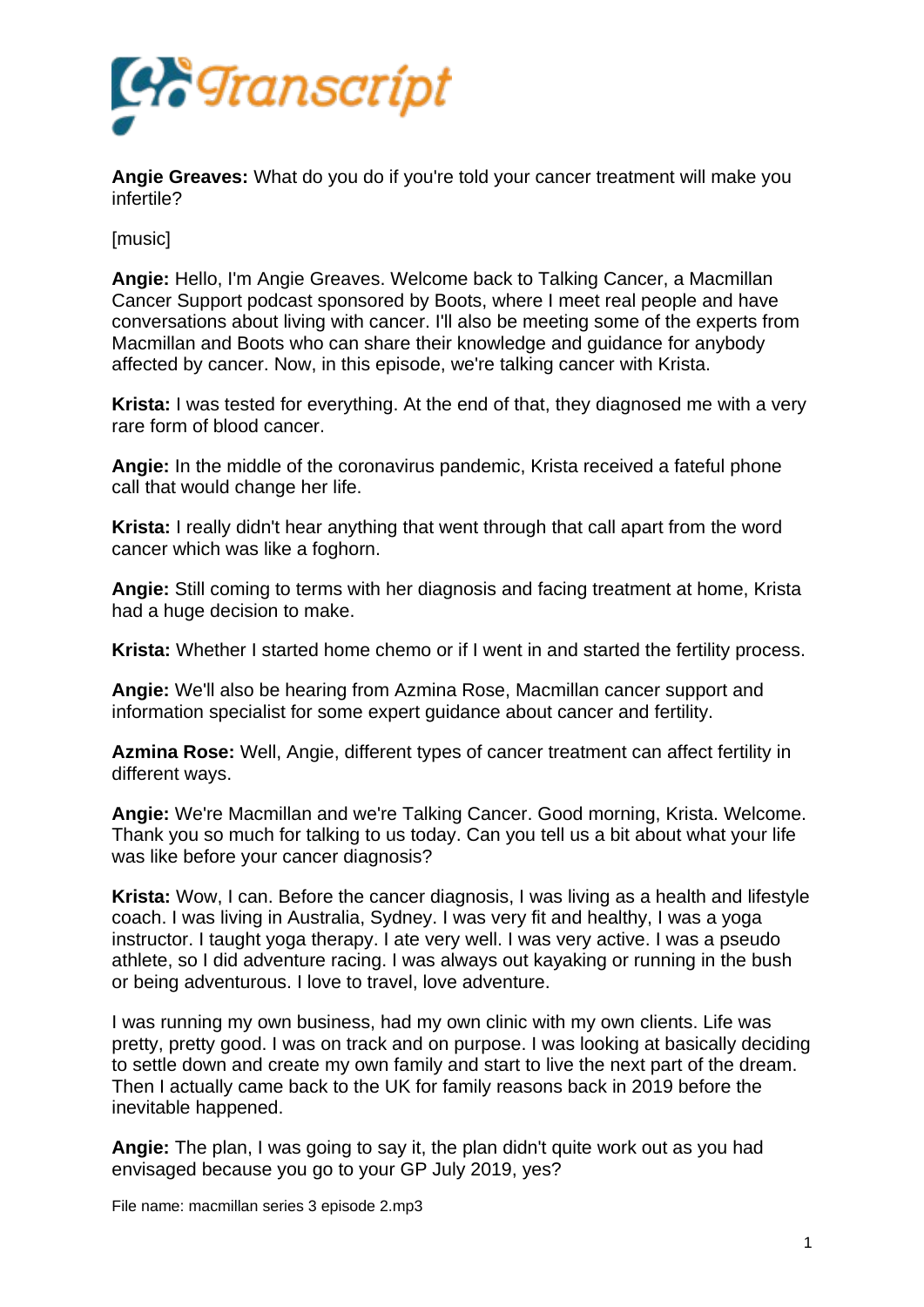

**Krista:** Yes. I can look at it from a funny perspective now. I had come back to England and I had joined a company. I was a contractor for them and I was working as a director producing a coaching education diploma for the UK to teach health coaches. I head out one day to go to an event and try and put a pair of heels on and I couldn't balance in them. I put it down to living a life in Australia barefoot, flip-flops, and just out of practice of wearing heels, literally. I never looked into it any further.

Then I went to the GP because I was starting to get fatigued. I was taking the dog for a walk and I would come back and I'd just be so tired. Again, I put that down to moving countries, setting up in one place and just having a lot of pressure on me, so I just didn't really think anything of it at all.

**Angie:** When you were diagnosed, this was March 2020, what was the space like in between July 2019 and March 2020? Can you just give me a quick precis of that and then we'll go into the diagnosis.

**Krista:** March 2020, I actually was sent to hospital for investigation because they still didn't know what was wrong with me. I actually got an official diagnosis. I got wrongly diagnosed to start with with something else. I actually got officially diagnosed in May 2020. Literally from July moving forward, I was getting a lot more fatigue, and I was, again, I ended up having migraines.

This was probably about August time. I never suffered migraines. They were so bad that I was recommended to go to A&E. When I went to A&E, they worked out that I literally couldn't stand on my tiptoes or go back on my heels. Now, for someone that does yoga and is constantly standing in warrior pose or tree pose, if you don't know what that is, they are balance poses where you stand on your tiptoes or back on your heels, it was the most bizarre thing.

My brain couldn't understand why this was happening or occurring. Literally from that point through to March, I was tested for everything. At the end of that, they misdiagnosed me with something called CIPD, which is an autoimmune disease. I went away and I was treated for that. Then basically, a couple of weeks later, the treatment wasn't working and I was still getting worse.

Then in May, I actually got a call from Cambridge Hospital from my neurologist and he gave me the news that, actually, it wasn't a CIPD, it was actually a very rare form of blood disease, blood cancer.

**Angie:** Krista, being diagnosed over the phone in the middle of the first lockdown in England, how was that for you?

**Krista:** It was surreal. It was very surreal. It wasn't like you go in and you sit into a doctor's office and they sit down and give you lots of information. It was a very short call. I really didn't hear anything that went through that call apart from the word cancer, which was like a foghorn. It was the last thing that I was expecting. I didn't expect to be coming back with a diagnosis of cancer.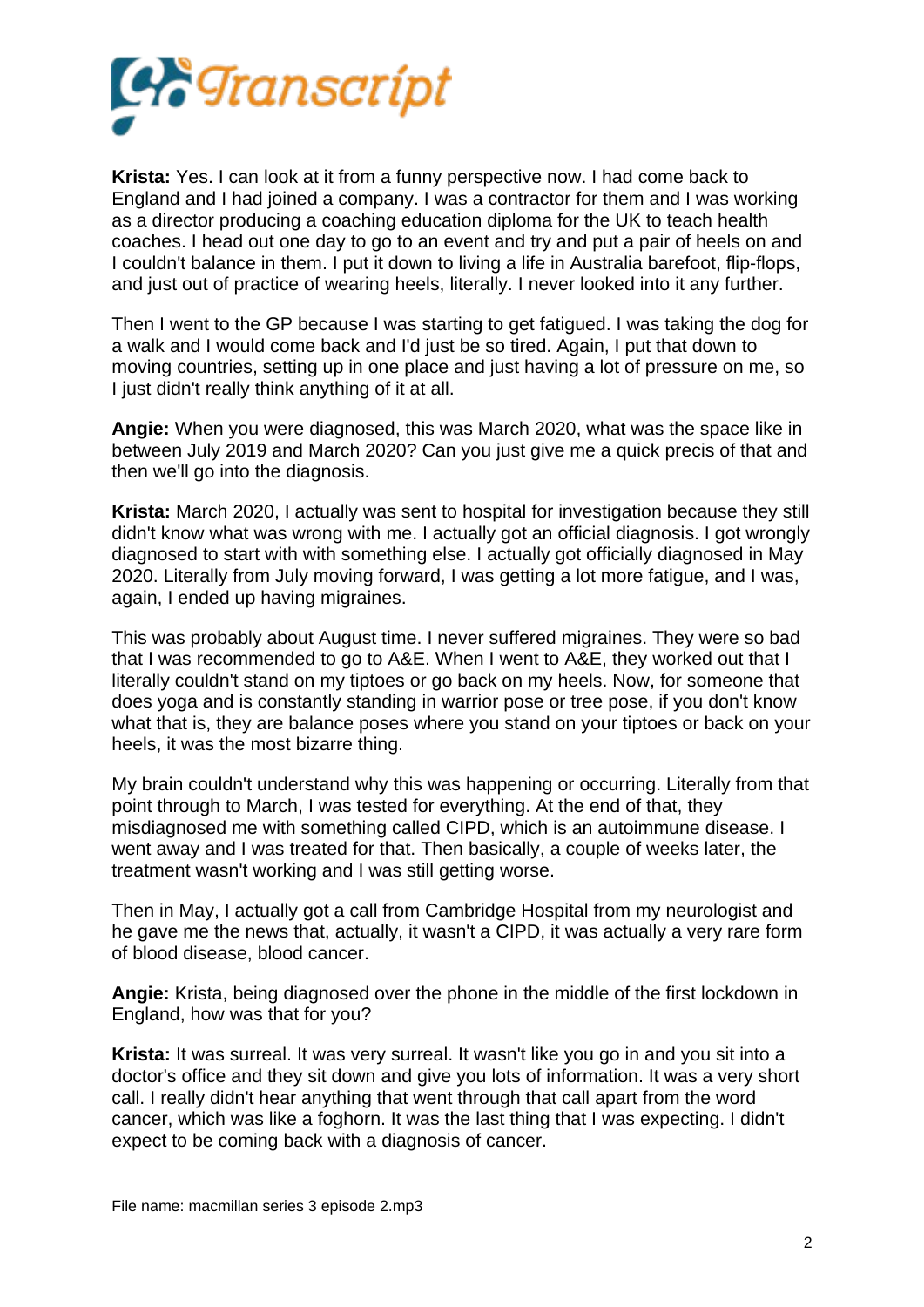

It literally took all of 20 minutes to have that phone conversation. A lot of it was my neurologist being very apologetic. I wasn't expecting anything because I had no idea what questions to ask, so I had no idea what this diagnosis was, how it affected me or anything. I went away. I remember having the conversation, I was literally sitting outside in the garden. The birds were cheeping, the sun was shining and I just-- it was just like it was a dream that just woken up from it, it wasn't really real.

**Angie:** Krista, it's a very rare form of cancer that you were diagnosed with. Where did you turn to or who did you turn to for support?

**Krista:** That was a really good question. Actually, I didn't have much support because we were obviously in the middle of lockdown. The doctors were as supportive as they possibly could be, but we were in the middle of a global pandemic, so I probably didn't get the care that you normally would get. I actually have to say, I have a friend of mine that works from Macmillan. She said, "Have you reached out to Macmillan?" Now, in my mind, I only think of Macmillan nurses.

I then literally reached out to Macmillan and I think my stable guidance through the whole thing, the stable support that I had through the whole of this journey was Macmillan. It came with so many different areas to help support me. It came from my mental well-being, food, to my physical appearance and what I was about to experience with my hair loss, and with support about fertility and what to do in that regards. Financial support as well. I was gifted a grant from Macmillan which really, really helped.

I was also gifted the opportunity to speak to a financial advisor. I had savings in the bank, but it was something that I hadn't prepared for, and then learning what the treatment was and the process that I had to go through in order to get myself back to good health was not just a quick fix, and so you have concerns about, what am I going to do? How am I going to support myself financially? Among a whole array of different questions that came up, every single one of them could be supported and answered by Macmillan.

They also gave me a safe place to talk about what was wrong and how I was going to get through what I needed to get through. Everybody that I met face-to-face and over the phone was just a delight. They very much were positive and bright and cheerful and optimistic, and really held my hand through the whole process, I have to be honest. Whereas things like dealing with telling your friends and your family, they were there the whole way through to help me with that process.

**Angie:** I know that losing your hair, that was quite a huge thing for you, wasn't it, because you had very, very long hair, didn't you?

**Krista:** Yes. It sounds very arrogant, but losing my hair was huge, absolutely huge. I think as a woman, you're losing your identity. For me, I was able to keep the fact that I was unwell under wraps for quite a long time even when I was doing home chemo. I had someone who came up to me and said, "Wow, you're the healthiest looking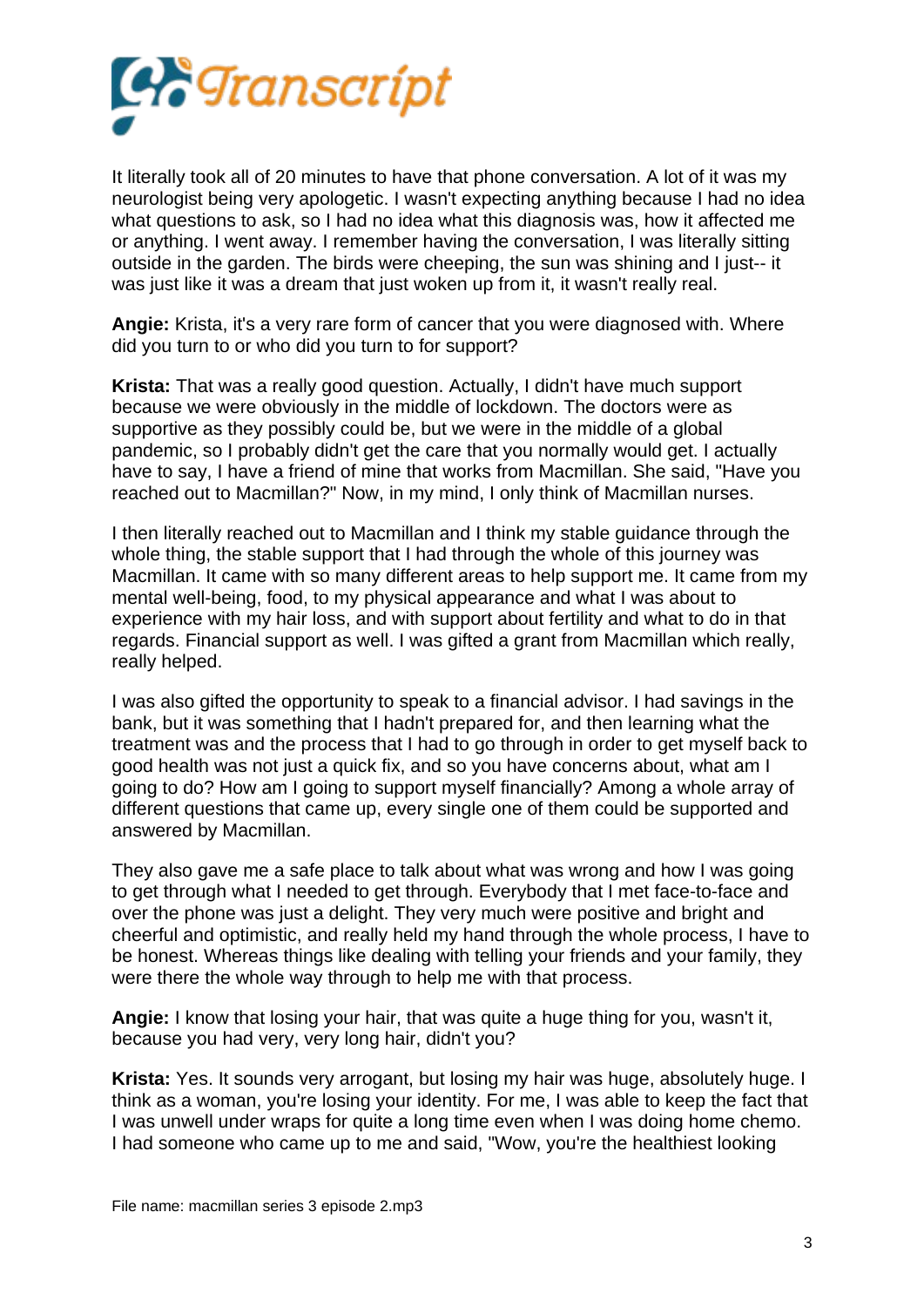

sick person I've ever met," but when the hair goes, that's when people know. That's when people start to see things.

We did a little bit of a ritual with some friends of mine from school and we got together and I took it into my own hands to actually take my hair off. I laugh and joke now and I say 2020 was the year of the hairstyles, because I literally went from long hair to medium hair to then short hair, to then doing a buzz cut, which was very, very different for me for sure.

**Angie:** Having spoken about the diagnosis, and I'm really pleased to hear that it was Macmillan, and of course your friends, et cetera, that got you through this. I know being told you've got cancer's got huge repercussions. People who do suffer from this awful disease, they tend to go to a hospital. They have that treatment together. You had it by yourself at home. That's a lot of time to think, isn't it?

**Krista:** Yes, it is. It is a long time to think. For me, it's like the pandemic didn't happen because I had so many other things to concentrate on. The only issue that I had with it was because a global pandemic is a new thing. For me, being able to go outside when you're feeling a bit rough and you're not feeling that great to go and sit in a coffee shop and have a nice coffee and just get yourself out of the house or go for a nice walk or go and meet someone to take your mind off it is obviously what you would go to, but because of the restrictions and what was happening, I was just stuck in at home.

I would literally spend a lot of time finding people that had gone through adversity and had come out the other end. I would just look for inspiration on the internet. That became my way of escaping what was actually happening and going on because it was a tough time. It was a rough ride as well and I had the added process of knowing that my immune system was compromised.

**Angie:** I know that children was part of your vision for the future. Were you made aware of any of the options available to you, like freezing your eggs?

**Krista:** Yes, absolutely. Yes. Children was a big thing, but I did actually go to a fertility clinic and we did go through the fertility process. I had the blood tests and I had my ovaries scanned and we did look at freezing my eggs. Unfortunately for me, the disease was progressing very fast. I'd lost the ability to walk and I was losing the ability to use my arms. Even holding a pen or opening a packet of crisps was becoming a really hard task. The disease worked so quickly on my ability from walking to then losing my ability to a walk that it happened literally in the space of four to six weeks.

I had a decision to make whether I started home chemo or if I went in and started the fertility process, which I got funding for. The way that the disease was progressing so fast, we decided that actually I needed to start the home chemo straight away rather than going through fertility. In my eyes, I didn't want to come out the other side of this and be disabled and not be able to bring up children. It was a hard pill to swallow,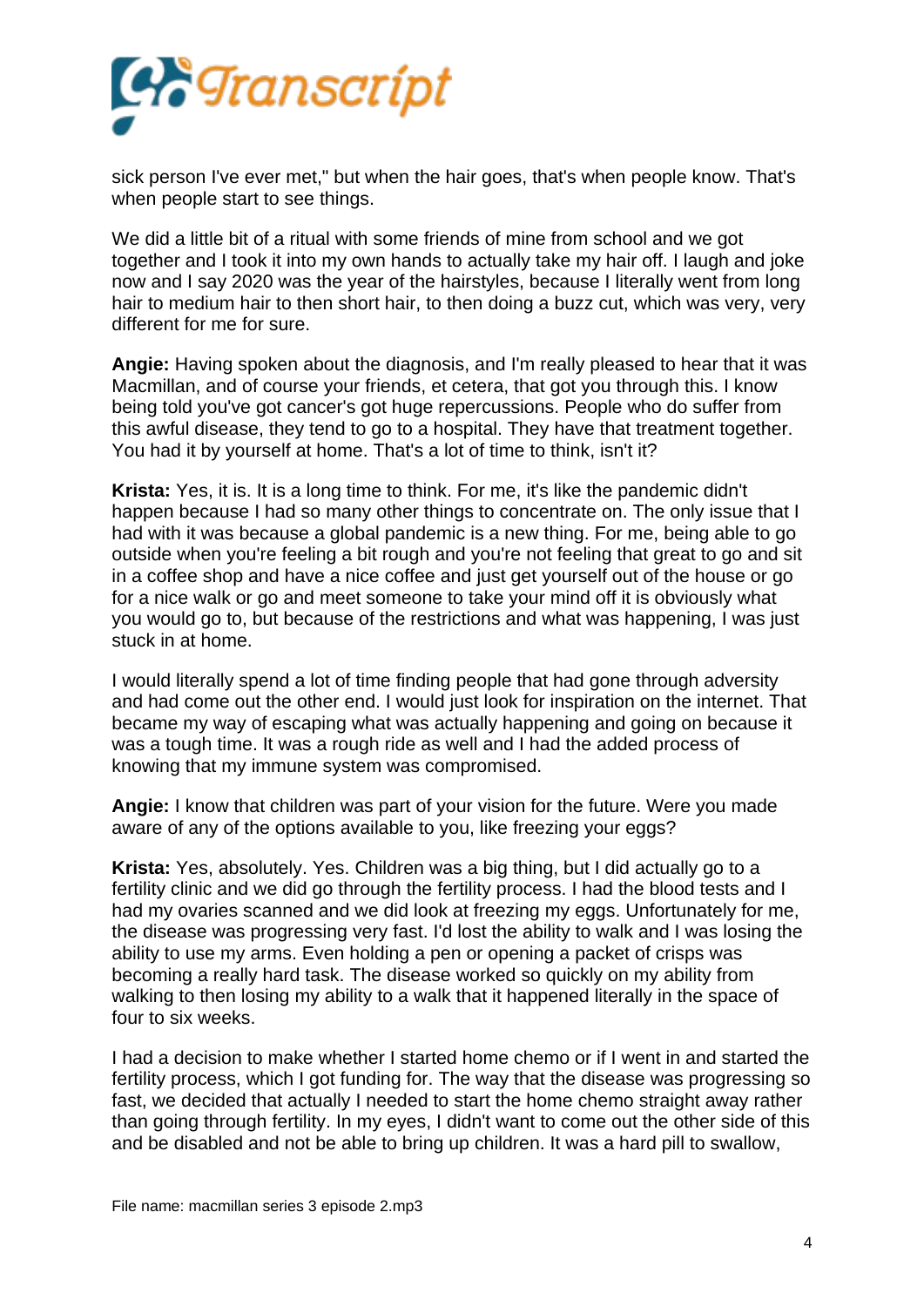

but yes, I decided to go straight into chemotherapy to try and get the disease under control.

**Angie:** That must have been a very difficult decision to make. I don't want to get too, too dramatic, either your children or your life, but to have to make that decision, knowing that the treatment could possibly make you infertile. That must have been a very, very hard pill to swallow. Can you give me some kind of other issues that were going through your mind at that time?

**Krista:** Yes, completely. Looking back now, if I can look back now at the situation, I would've done the fertility treatment, but I was scared. I was scared and something was happening to my body that I had no control over at the time and I was getting sicker and sicker and sicker. I was of the mindset that, well, if I don't have a life, I can't have children anyway. Fear drove me to start treatment straight away.

Knowing what I know now, moving through the process that it probably would've been okay to have done the fertility treatment, but because there was so much going on and things were getting a lot worse quite quickly, I decided to not do the fertility treatment. I think whether you're young or whether you're old, it's a really hard decision and it's one that I actually have to say, I do regret now coming out the other side of it.

**Angie:** Okay. Then Krista, what advice would you give to someone else having to make such a decision, cancer treatment or fertility treatment? I know every case is individual and I know not one size fits all, but I'm just asking you, what advice would you give someone that's having to make this decision?

**Krista:** Absolutely. I would definitely say that really look at the situation and the options. I had words like chemotherapy thrown at me, losing your hair thrown at me, having severe neuropathy in my body thrown at me, and it was terrifying. If I could go over the experience again, I would definitely have gone through the fertility treatment. It was only four weeks out of a program that would've helped me to obviously get some eggs and put them in to freeze, because now after the treatment, I went back and I had my ovaries scanned. I had the blood test scanned and my womb is completely fine to hold and carry and have children, but my eggs got destroyed and I did go straight into perimenopausal and the menopause straight after the treatment.

We went back and I was hoping that there would be a little bit of glimmer of hope there, but literally the chemo did destroy everything. I would definitely say to women that are looking at getting into treatment to consider whether you can take that short period of time out and literally put your eggs, freeze them and put them aside because it is a decision that I do regret not taking.

**Angie:** I'm hearing you, because I think if you've always had it in your heart, in your soul to carry a child, if whatever an experience takes its course then you find that you're not able to do that, it must be quite hard to think about what the next stage would be to become a parent. Does that make sense?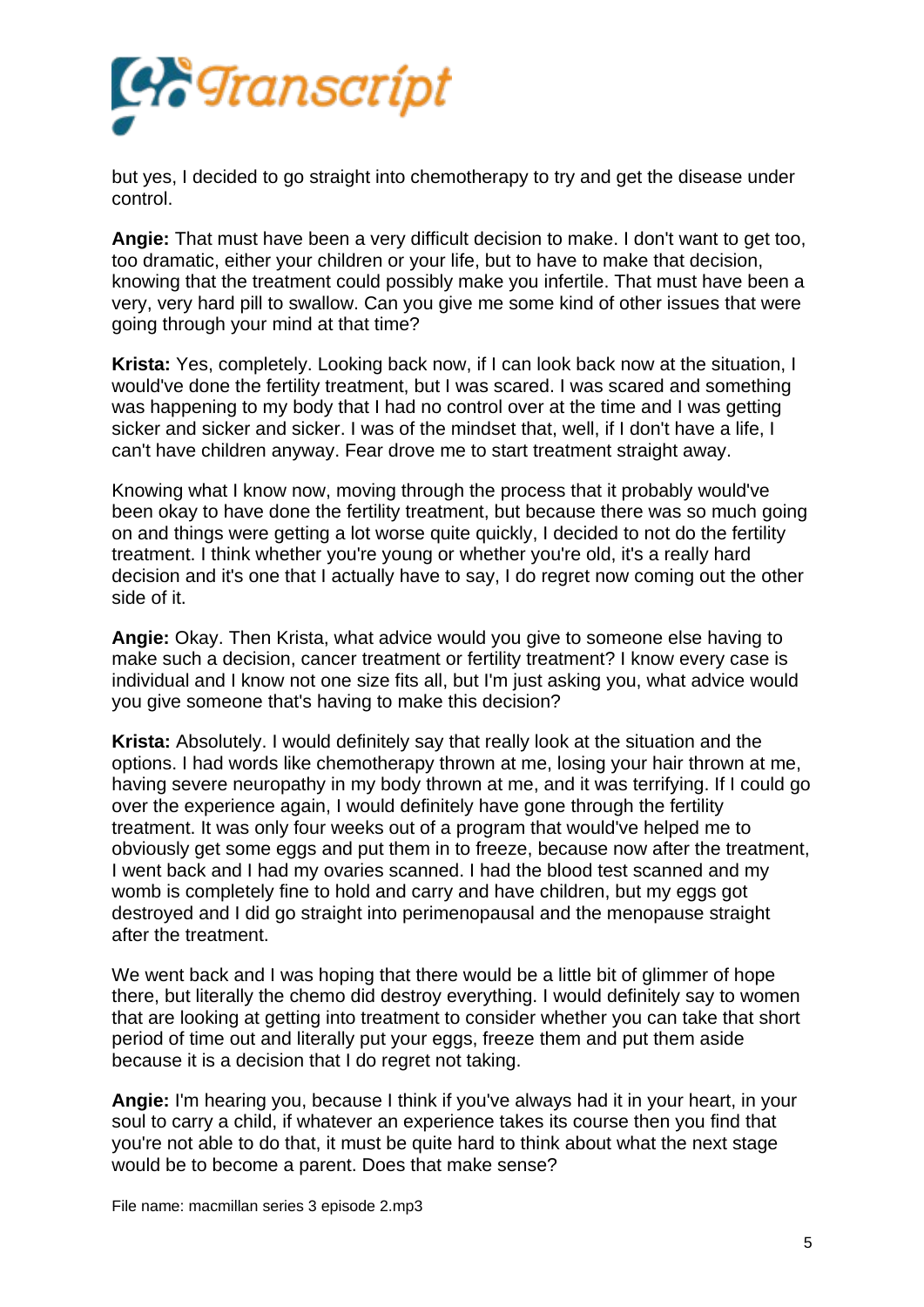

**Krista:** It makes perfect sense. Absolutely, Angie, it does make sense. There's many children on this planet that need a loving, gorgeous home and that is my second option. I know that it is something that I will get round to at some particular point in time and to be able to foster or adopt a child and give them a beautiful, loving home would be an absolute wonderful experience. I do look at that and just go, yes, that is another option and that is another way to rekindle that purpose of having children, but it's still hard.

Back in Australia, I worked with women to help get them pregnant to carry children. I witnessed that whole nine-month process and then the birthing and for me to be able to carry a child, for a woman, I think it really is the expression of femininity and womanhood. It is something that I have let go of for now. I'm always open to miracles and you never know.

## **Angie:** Amen.

**Krista:** There's like 1% chance and I joke with my friends and I joke with everyone. It's like, my next partner needs to have very strong life force, so I hope he's got that on his daily profile.

**Angie:** Krista, I love your optimism. I love your optimism. You were approaching 40 and I'm going to assume that you had a picture in your mind of what 40 was going to look like for you. How were you feeling during this time, because I'm pretty sure that this was not what you thought was going to be accompanying your 40th birthday?

**Krista:** No, it's far off. I envisioned having a big party with friends, beautiful house with a loving partner by my side, just having a really good time. In fact, on my 40th birthday, I literally had a bald head, just come off a stem cell transplant and it was so far from what I was expecting to create for my 40th. I have to wait till my 50th now.

Again, I still look at it as just I would never ever saw that one coming. That was a curve ball that just came left of field and it was not what I was expecting at all. I have had to relook at my life, I've had to relook at it and go, wow, how am I going to repurpose all of this? Because I'm turning 41 in December, so it's a year on and I'm like, what does my life look like now? Where am I moving forwards to? How am I going to create my purposes and what do I want to create and how do I want to show up in this world?

That is a few questions that I've sat down to ask myself. What is it that I really want to create for myself? Because I feel like I've got a second chance now. As I said, today is quite a significant day. Today is the day last year where I had my stem cell transplant, so it's like where I have a second birthday. On a cellular level, I'm one years old when it comes to my immune system. I've got a little celebration tonight with a birthday cake with a number one candle on it. I'm like the Queen now, I get to have two birthdays.

**Angie:** Fantastic. Absolutely love your optimism and just your complete positive outlook, because aside from the fertility side of things, do you have any other lasting effects from your treatment? File name: macmillan series 3 episode 2.mp3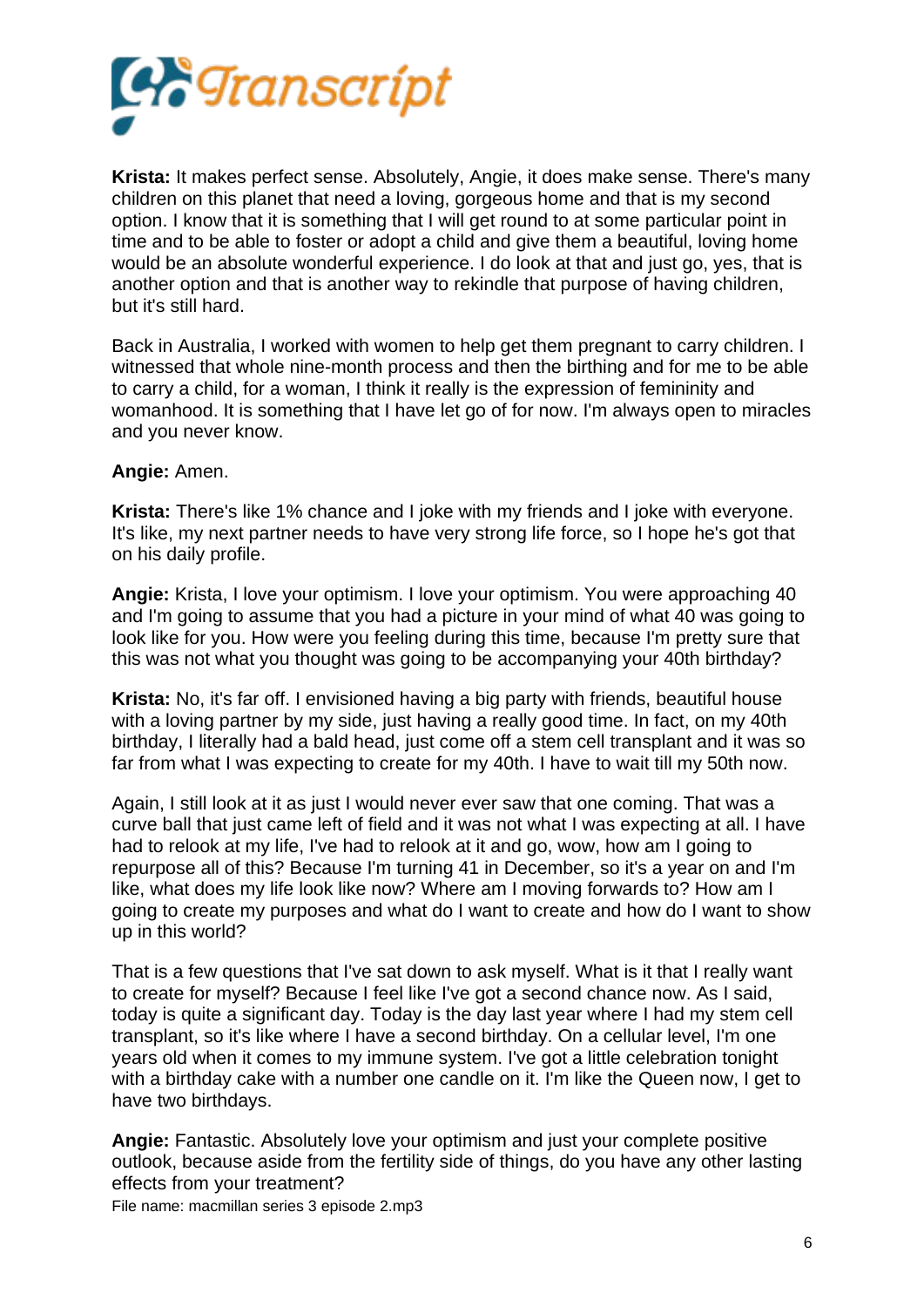

**Krista:** Yes, I do. I'm getting better every day and the doctors told me officially in June this year that I am in complete remission and the myeloma which is part of the cancer has completely gone from the blood, but I have neuropathy, so I walk now with leg braces. I still have effects in my arms and my hands. I do struggle with that and the rehabilitation with that. I've got a goal to literally kite surf again and get out there on the water and get my feet working again.

I've just recently met an amazing woman who is a world champion rock climber. I've just started rock climbing at my local gym. She actually started rock climbing in a wheelchair and is not just become a world champion once, she's done it three times. In fact, we wear the same braces. Like, oh look, you wear the same braces as me and I'm not actually off the wall yet. They're trying to get my balance sorted and I just hang around like a monkey on the lower levels right now, but I still enjoy it and it's fun and it gives me that glimmer of hope. Surrounding myself with people that are a bit gusto and say, come on, you can do this, has been a magic pill for me.

**Angie:** I was going to ask you, what are your plans for the future? I'm hearing you want to get out there surfing again, you want to get back to that state of physicality that you had. My assumption is that your number one goal is to have life without those braces or to move as effectively as you possibly can if you have to have those braces.

**Krista:** Yes 100%. I've already moved through progression. I keep going back to the neurophysios in London and for a while I kept breaking my braces and they were like, will you stop getting better, because we've gotten-- Literally, the braces that they've given me now, there are no other braces that they can give me. I've got to the point where I'm really strong.

The doctors said to me, "It would be two to three years before you'd even think about starting to walk and get up again." I've basically obliterated that target and I'm now able to walk on my own without having crutches or anything like that and just use the braces to get around with. There was an element of adapting to a new way of living and I'd still get frustrated a little bit.

I still get a little bit down and a little bit sad when I look at what I could do to what I do now, but I just keep focused. I think the other thing for me is, I like to say I was grounded. I literally was grounded and made to stop and really look at things. I started to look at some of the other things that I really loved doing and how I could recreate my business without the physicality that I had before, where I was teaching a lot of people, remedial type work.

My business again is taking a different stance, we're going to create more with that. I'm going to partner with more people and I've started to look at what I really enjoy and during that process to keep me sane, I started singing lessons and singing.

## **Angie:** Oh wow.

**Krista:** I started singing and started to do some acting classes, which at 40 I felt stupid and ridiculous. When I do it, I love it, I enjoy it. I'm just like I'm in that moment File name: macmillan series 3 episode 2.mp3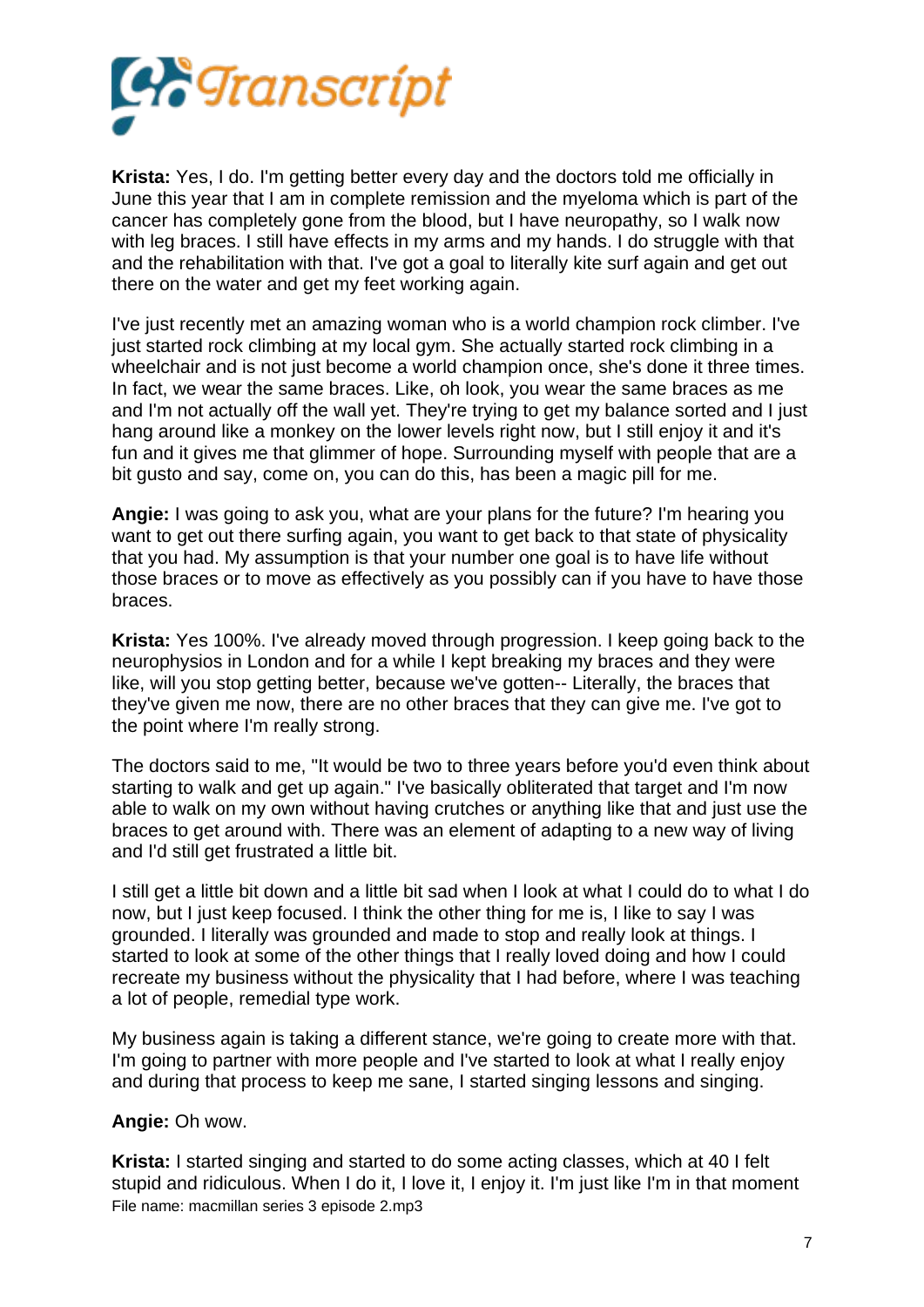

and it's a part of me that maybe I just ignored for a long, long time. This has given me the chance to rehabilitate some of those things that I used to love when I was young and didn't quite follow through on. I now use those types of things as a way to inspire myself, make myself feel good and just little hobbies right now.

**Angie:** Life after 40 is looking different because of your diagnosis than the life you had thought before diagnosis would look like at 40?

**Krista:** 100%. It looks completely different to what I had mocked up in my head prior to getting sick. It's taken a new stance and I've had to look at it and think, what am I going to create now? Who is Krista 2.0 and what does she want to do? First and foremost is I really want to throw myself into the philanthropy work and work with children and help support them. Back in Australia I ran school programs for teens. That's a project that I have that I'm looking to rekindle and get that up and running. I think that's really important right now.

It's very different to what I first envisaged before I got sick. Probably there's an element of it that it's probably a little bit more exciting than what I had first thought. There's a lot more to achieve. You do get that ability to-- I don't have a family, I don't have a mortgage, so I've got some freedoms that other people may not have. How can I use that to the betterment of really creating a purpose that really helps other people? That's probably at my core, my purpose is to really support other people do well and experience a really good life. How can I use what I have now to create that?

**Angie:** Krista, are you going to put this experience in a book?

**Krista:** I've been asked that several times and yes, I have put some musings down on paper and I have a title for it. Maybe it might get published one day.

**Angie:** Oh, it will get published even if you have to self-publish, but I doubt you will. A publisher is going to grab this story.

**Krista:** Well, we'll see.

**Angie:** Krista, thank you so, so much for joining me. Thank you.

**Krista:** No worries and thank you for having me. It's been a pleasure, absolute pleasure. Thanks Angie.

**Moderator:** Questions about cancer. Boots and Macmillan are by your side from the moment you're diagnosed through your treatment and beyond. Our Boots Macmillan information pharmacists are on hand with specialist support, from helping you make sense of your diagnosis to advice about living with cancer. You can now access this specialist cancer support at every Boots pharmacy in the UK. Visit boots.com/macmillan for more information. Subject to pharmacist availability.

**Angie:** Azmina, thank you for joining me today and welcome back. Now, Krista has spoken about her experience with cancer and how treatment affected her fertility. In your experience, talk us through how cancer treatment can impact your fertility?

File name: macmillan series 3 episode 2.mp3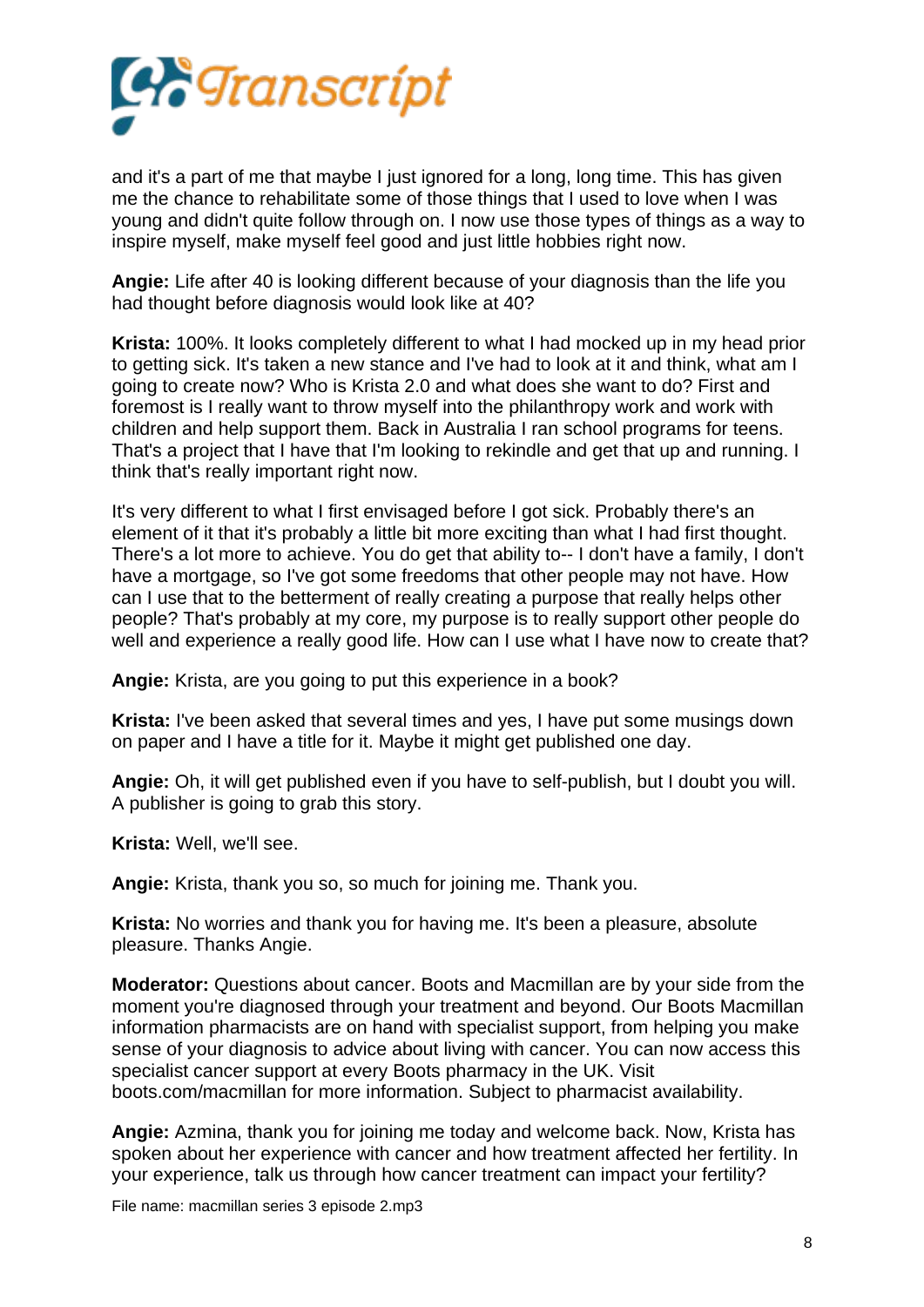

**Azmina:** Angie, different types of cancer treatment can affect fertility in different ways. Some of these ways can be only temporary and some of them unfortunately can be permanent, which can basically mean permanent infertility. A lot does depend on not only the type of cancer, but also the type of treatment or treatments, plural, that the doctors are recommending the person should have.

It is unfortunate that cancer treatments do have side effects. One of the most devastating things that can happen can be impacts on your fertility, which may not necessarily be obvious at the time that you are choosing to have that treatment.

**Angie:** Are there types of cancer surgeries that can affect fertility? Is it different for men and women?

**Azmina:** Absolutely. Cancer surgeries, operations that do involve the pelvic organs, for women and for men can affect fertility, because sometimes when you're having an operation, there can be damage to the nerves which supply those areas. Surgery is definitely one type of cancer treatment that can affect fertility, but also some of the medication treatments like chemotherapy and sometimes even radiotherapy can also affect fertility.

**Angie:** I was going to ask, for somebody in this position, will there be someone in the healthcare team to talk about the options, the different options?

**Azmina:** I would hope that today, in the era of what we call holistic and personalized cancer care, which means that doctors and nurses really care about you as a whole person rather than just your cancer, I would very much hope that the healthcare team would talk to the person about this. However, if you don't find that someone's brought it up with you, if the healthcare team don't happen to mention it, then you must absolutely bring it up with them. Ask the questions, open the conversations, and please don't ever feel like you're imposing on a doctor or nurse by asking a question that they haven't already asked you.

**Angie:** What types of questions should people be asking their medical team when it comes to cancer treatment and fertility, whether male or female?

**Azmina:** Regardless of the situation that a particular person is facing, you would want to ask the team whether they think that there could be any impacts on your fertility. You would want to know whether those impacts are likely to be temporary and that once your treatment is finished, your fertility would come back. You would also like to ask whether they could be long lasting.

You would want to know from the medical team whether there's anything that they can do to avoid the impacts on fertility. That might be talking about a different method of fertility preservation, which means that actually the impacts on your fertility wouldn't be as extreme as they would be otherwise.

You would also just want to talk to them about your hopes for the future. Tell the team whether you think your family is complete if you already have children. If you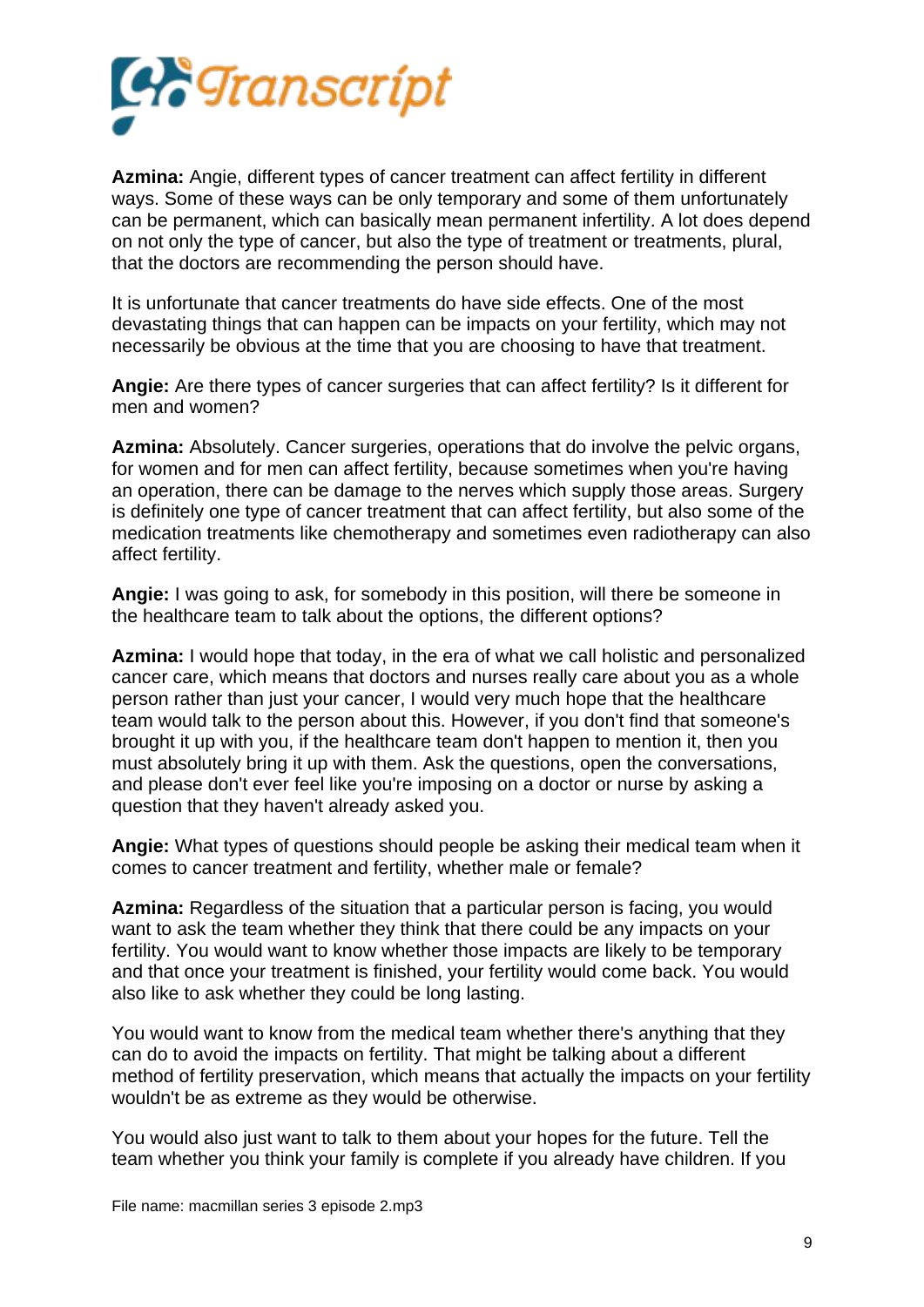

haven't had children yet, tell the team whether or not it's really important to you to be able to have a family in the future.

**Angie:** Can you tell me a little bit about the different types of fertility preservation?

**Azmina:** It used to be the case that what we could preserve was actually things like either the eggs or the sperm themselves, but actually, now, as well as just freezing or preserving sperm and eggs themselves, the NHS can actually also preserve the tissues and the organs that create the sperm and eggs. It's now possible to do things like preserve testicular tissue and ovarian tissue. Not in all circumstances, but the possibilities for fertility preservation are changing every day.

**Angie:** Can a woman get pregnant during cancer treatment?

**Azmina:** Biologically, it is possible to remain fertile during cancer treatment, but something very important is to actually use contraception during cancer treatment, because-- The healthcare team would explain to you in much more detail about the reasons for this, but essentially, drugs that help to keep cancer under control are called cytotoxic. Cytotoxic means toxic to cells. That means all cells. Cancer cells, which might be bad cells that we want to get rid of, but also good cells. We really, really would very strongly discourage anybody from trying to get pregnant whilst they're having cancer treatment. That goes for men and women.

**Angie:** Okay. Are there then ways to boost fertility after treatment?

**Azmina:** In terms of boosting fertility post-treatment, that's something that you really want to discuss with your healthcare team, because there are certain types of cancers that are related to hormones. If you did have one of those types of cancers, you might want to be very careful about boosting your hormones, because what you wouldn't want to do is to accidentally increase your risk of either the cancer coming back or for getting another cancer. Please don't do that without talking to your healthcare team first.

**Angie:** What kind of support would Macmillan offer?

**Azmina:** Macmillan has plenty of support out there. If you are worried about your fertility or if you are worried about the future full stop, then please do reach out and talk to us. There's probably a cancer support center inside your local hospital where you're having your cancer treatment. Otherwise, I'd really recommend going to Macmillan's online community, because in the online community, you can actually talk to other people who have similar worries and fears to you yourself.

There is lots and lots of help out there. It's just not always that straightforward to find the help. This is where Macmillan can really help out because we're able to connect people, with other sources of specialist support and information that can really, really help them. Please reach out is the message.

**Angie:** Huge thanks to Krista for her openness and honesty, and thanks to Azmina for sharing such crucial information and guidance. If you're looking for further

File name: macmillan series 3 episode 2.mp3